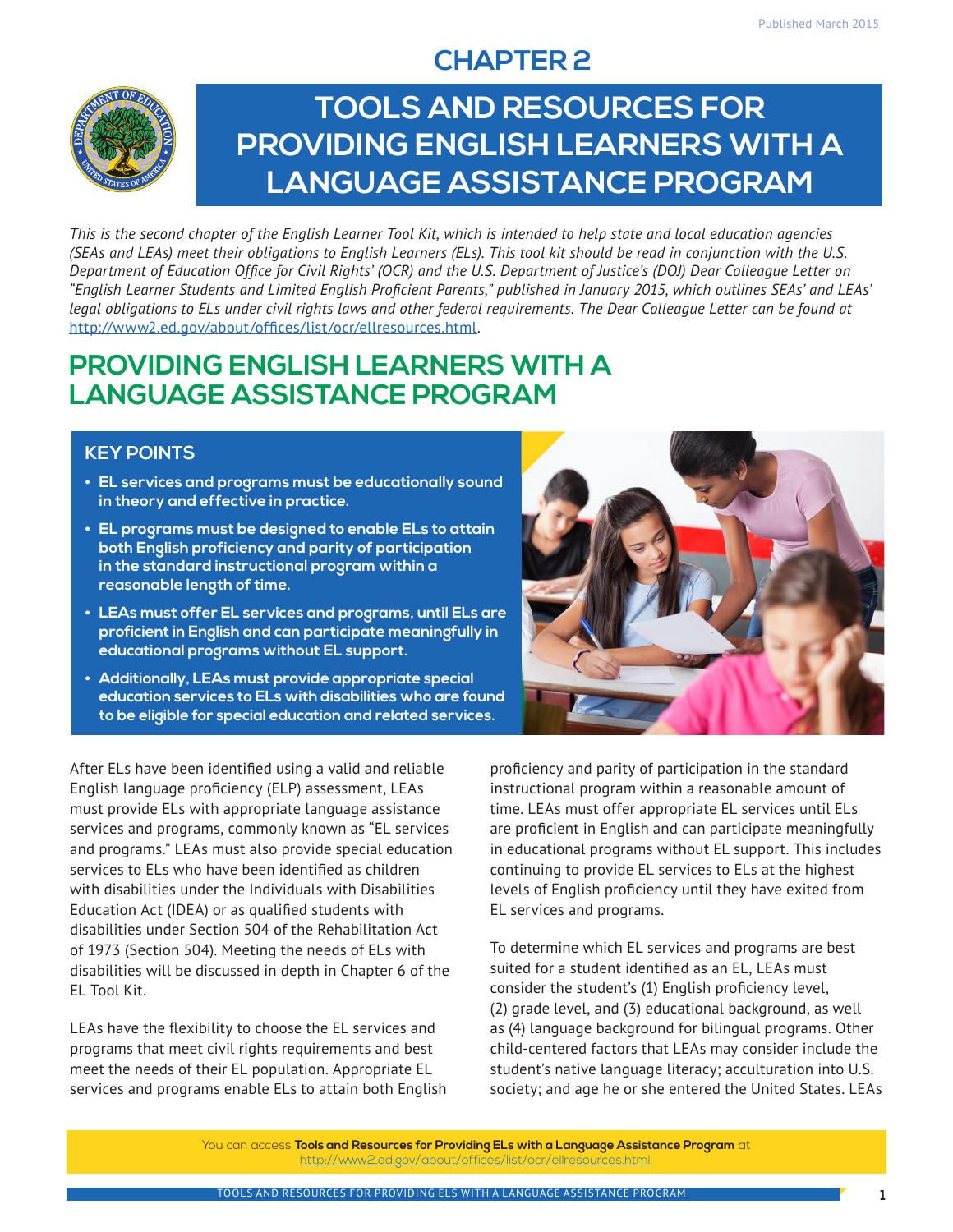must ensure that qualified teachers provide EL services and it is important for school personnel to understand and address these factors.

LEAs should apply the same standards that OCR and DOJ apply when evaluating whether their chosen EL services and programs meet civil rights requirements. These standards, established in Castañeda v. Pickard, include a three-pronged test: First, is the program based on an educational theory recognized as sound by some experts in the field or considered a legitimate experimental strategy? Second, are the programs and practices (including resources and personnel) reasonably calculated to implement this theory effectively? Third, does the program succeed in producing results indicating that students' language barriers are being overcome within a reasonable period of time?

Some common EL programs considered educationally sound in theory under the first prong include: (1) English as a Second Language (ESL) or English Language Development (ELD); (2) Structured English Immersion (SEI); (3) Transitional Bilingual Education (TBE) or Early-Exit Bilingual Education; and (4) Dual Language or Two-Way Immersion. The first two programs are usually taught in English, and the latter two are taught both in English and in the EL's primary language.

Additionally, for new arrivals and students with interrupted formal education (SIFE), LEAs may establish newcomer programs. These programs offer specialized services and classes to help these students acclimate to U.S. schools, develop foundational skills in content areas (e.g., basic literacy and math concepts), and prepare them for the program options above. Newcomer programs are short-term, typically lasting no longer than one year.

Finally, there is increased focus on the large number of ELs who, despite many years in US schools, are still not proficient in English. These students are often referred to as Long Term English Learners (LTELs). To ensure that LEAs have selected and implemented EL services and programs that succeed within a reasonable period of time, LEAs should monitor the progress of ELs and adjust EL services and programs to ensure that students are making expected progress.

The following checklist is intended to assist with providing appropriate EL services and programs. The checklist provides suggested questions only. LEAs should check their SEA's policies and federal guidance to ensure compliance.

- $\star$  On which educational theory are the EL services and program options based?
- $\star$  What are the resources needed to effectively implement the chosen program?
- $\star$  Does the school have qualified staff to implement the chosen program?
- $\star$  How are placement in a particular EL program and the provision of EL services informed by a student's English proficiency level, grade level, and educational and language backgrounds?
- $\star$  Are EL services and programs provided to all eligible ELs, regardless of scheduling conflicts, grade, disability, or native language?
- Does the chosen EL program include instruction aligned to the state ELP standards and grade-level content standards?
- $\star$  Do the EL services and programs provide ELs in all grades with equal opportunities to participate meaningfully and equally in all of the schools' curricular and extracurricular programs?
- $\star$  Are EL services and programs designed to provide more intensive instruction for ELs who are the least proficient in English?
- $\star$  Are ELs at the highest levels of ELP continuing to receive EL services until they have exited from EL services and programs?
- $\star$  Are there additional EL services and programs available for ELs who have not made expected progress despite extended enrollment in the EL program (i.e. LTELs)?
- $\star$  What criteria is the LEA using to evaluate its program and determine if it is meeting its goals?

#### For example:

- a. Are there processes and criteria in place to monitor ELs in and across programs in both academic content and ELP?
- b. Is there a process for modifying or replacing the EL program if data shows that students are not making expected progress within a reasonable period of time?
- c. Is there a process for monitoring ELs after exiting the program?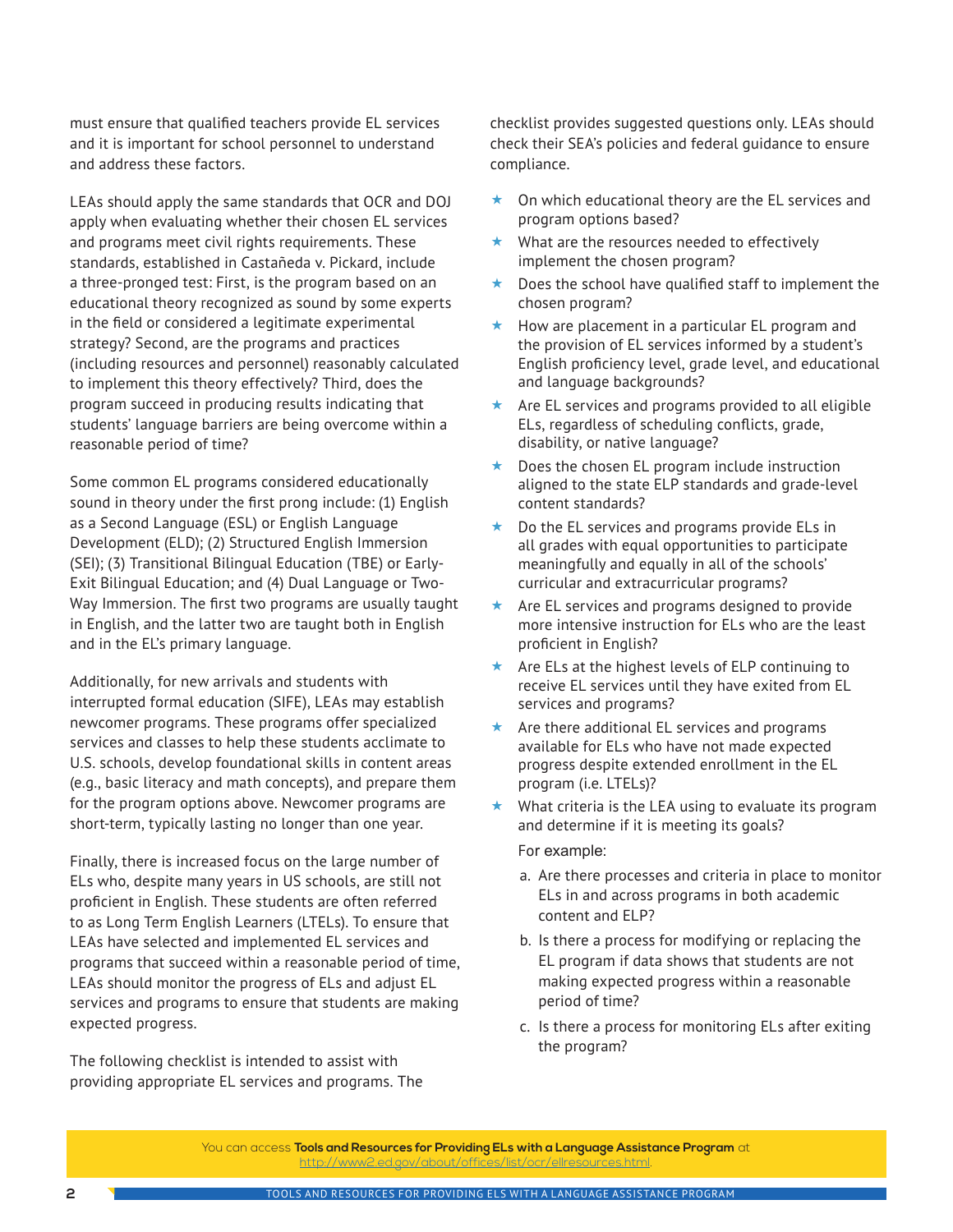### **PROVIDING ENGLISH LEARNERS WITH A LANGUAGE ASSISTANCE PROGRAM**

# **TOOLS**

The U.S. Department of Education does not mandate or prescribe particular curricula, lesson plans, assessments, or other instruments in this tool kit. This tool kit contains examples of, adaptations of, and links to resources created and maintained by other public and private organizations. This information is provided for the reader's convenience and is included here to offer examples of the many resources that educators, parents, advocates, administrators, and other interested parties may find helpful and use at their discretion. The U.S. Department of Education does not control or guarantee the accuracy, relevance, timeliness, or completeness of this outside information. Further, the inclusion of links to items does not reflect their importance, nor is it intended to endorse any views expressed, or materials provided.

The following set of tools is intended to help schools, LEAs, and SEAs in providing ELs with appropriate language assistance services and programs, commonly known as "EL services and programs," and sometimes referred to as "language instruction education programs (LIEPs)." The tools give examples of how schools can understand the individual needs of students, identify the needs of subgroups of students, and apply systemic considerations when determining what EL services and programs they should offer.

Tool #1, Guiding Questions to Learn About Your EL Population, can help schools/ LEAs learn important information about their ELs.

Tool #2, Long Term English Learners, provides a checklist for schools and LEAs to address the needs of this particular group of ELs.

Tool #3, Research-Based Considerations, offers broad-based considerations for EL services and programs.

Tool #4, English Learner Program Chart, gives a brief overview of some EL programs.

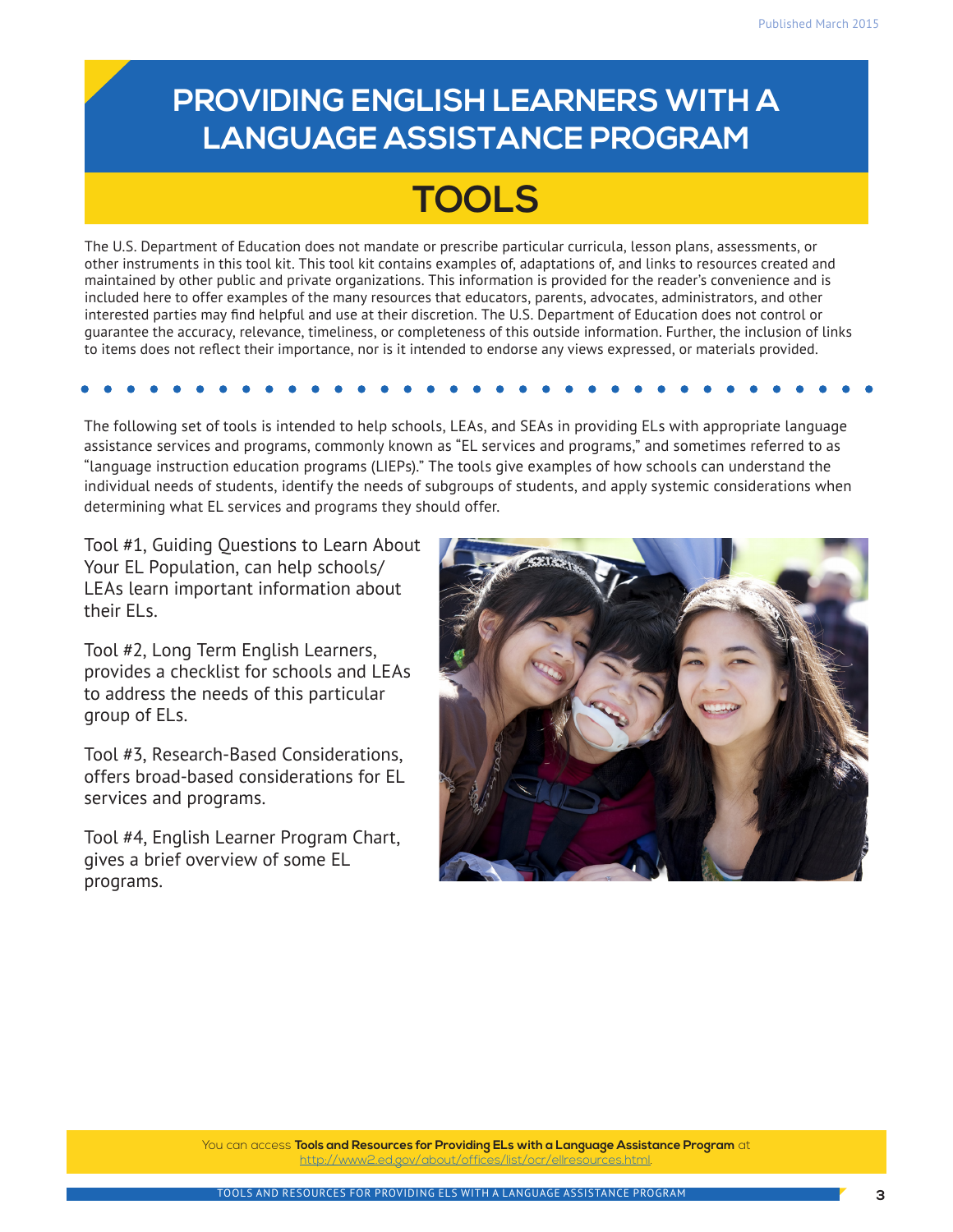### **TOOL #1 GUIDING QUESTIONS TO LEARN ABOUT YOUR EL POPULATION**

In order to select or create an appropriate EL program model, it is necessary to understand the local EL population. To help do this, the Education Alliance at Brown University's 2003 publication *Claiming Opportunities: A Handbook for Improving Education for English Language Learners Through Comprehensive School Reform* provides a "Student Population Discussion Tool." This set of ten questions, listed below, can assist schools or LEAs in discussing and learning about their EL populations, and help teachers frame these discussions. Organizations may add to or modify these questions to obtain more information about various sub-populations, including ELs with disabilities.

### **STUDENT POPULATION DISCUSSION TOOL**

- 1. How many or what percentage of students in the school have a home language other than English?
- 2. What languages are spoken in their homes?
- 3. What places of origin are represented?
- 4. Are students from urban or rural backgrounds?
- 5. What community organizations represent various groups?
- 6. What educational backgrounds are represented? (Continuous or interrupted prior schooling, no prior schooling, schooling in home country, rural or urban schooling, preschool, kindergarten?)
- 7. Are some students literate in another language?
- 8. Are ELs the subject of many disciplinary referrals or actions in your school?
- 9. How many or what percentage of students in the school are actually classified as EL?
	- How many students currently receive language services?
	- How are these students distributed across grade levels?
	- What are their levels of English proficiency?
	- What language services do ELs currently receive?
	- In what types of classrooms do they receive literacy and content instruction?
	- What are these ELs' academic strengths and weaknesses? (What is the evidence?)
- 10. How many students (for whom English is a second language) have met exiting criteria and are now classified as "English proficient"?
	- How are these students distributed across grade levels?
	- What services, such as monitoring or transitional support, do exited ELs currently receive?
	- How do they perform in mainstream classes? (What is the evidence?)
	- What are their academic strengths and weaknesses? (What is the evidence?)

Source: Vialpando, J., Yedlin, J., Linse, C., Harrington, M., & Cannon, G. (2005). *Educating English language learners: Implementing instructional practices*. Washington, DC: National Council of La Raza. Retrieved from [http://www.brown.edu/academics/education-alliance/sites/brown.edu.academics.](http://www.brown.edu/academics/education-alliance/sites/brown.edu.academics.education-alliance/files/publications/edells_impinstprct.pdf) [education-alliance/files/publications/edells\\_impinstprct.pdf](http://www.brown.edu/academics/education-alliance/sites/brown.edu.academics.education-alliance/files/publications/edells_impinstprct.pdf)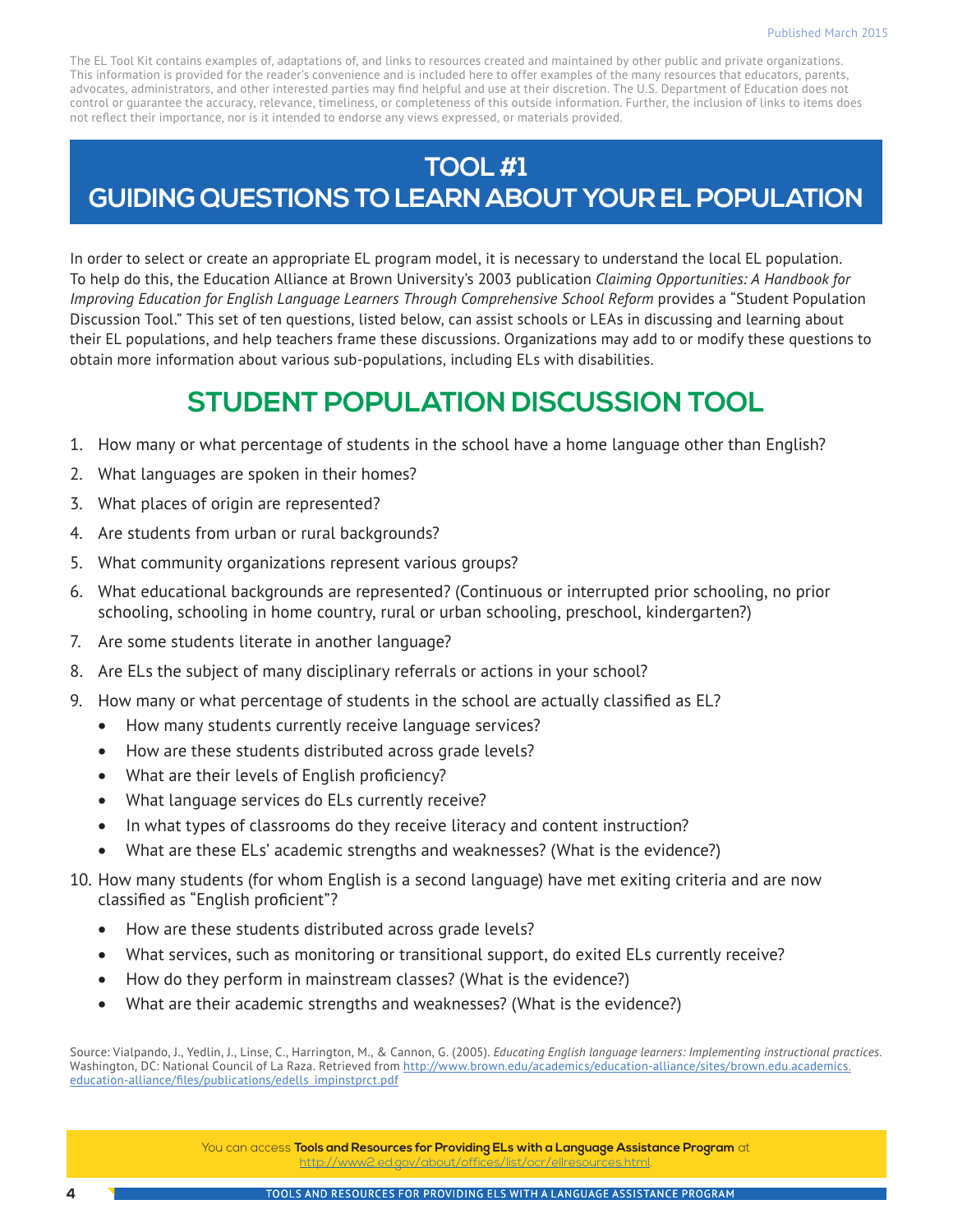### **TOOL #2 LONG TERM ENGLISH LEARNERS**

The following checklist has been reprinted with permission from Californians Together, a statewide group of parents, teachers, educators, and civil rights leaders promoting equal access to quality education for all children. It is taken from *Reparable Harm: Fulfilling the Unkept Promise of Educational Opportunity for California's Long Term English Learners*  by Laurie Olsen. Though it references the California English Language Development Test (CELDT) and the California Standards Tests, the checklist can be adapted and used to address the needs of LTELs in other states.

### **A DISTRICT CHECKLIST STEPS FOR ADDRESSING THE NEEDS OF LONG TERM ENGLISH LEARNERS**

District and school leadership should be knowledgeable about the diversity of the EL enrollment (typologies) and understand the implications of that diversity for program design, program implementation and instructional practices. District systems should be created to prevent the development of Long Term English Learners and serving those Long Term English Learners who are enrolled in secondary schools across the district.

A district addressing the needs of Long Term English Learners should have the following in place:

- $\star$  We have a formal definition for Long Term English Learners.
- $\star$  We have designated annual benchmark expectations for English Learners by number of years in United States schools and by progress towards English proficiency.
- ★ We have conducted our own inquiry (including analysis of data, student interviews, and focus groups, review of cumulative file histories, and classroom observations) to develop a deeper understanding of our own Long Term English Learner population.
- We have an English Learner Master Plan that includes descriptions of research based program models for different typologies of English Learners, including a designated program and pathway for Long Term English Learners.
- Site and district leadership are knowledgeable about the diversity of the English Learner enrollment in our district, including the different needs of newcomer students, normatively progressing English Learners, and Long Term English Learners.
- Our data system enables us to analyze English Learner achievement data by length of time in United States schools and by English proficiency levels.
- $\star$  We can analyze data longitudinally to assess issues of program consistency and long-term program impact for our English Learners.
- $\star$  We regularly disaggregate English Learner data by length of time in the United States and English proficiency level and review that data to inform and trigger district planning.
- We identify "Long Term English Learner candidates" in fourth grade and develop a catch up and program consistency plan for those students.
- $\star$  At the secondary school level, we have specially designed English Language Development (ELD) to focus on the unique needs of Long Term English Learners, including academic language and writing.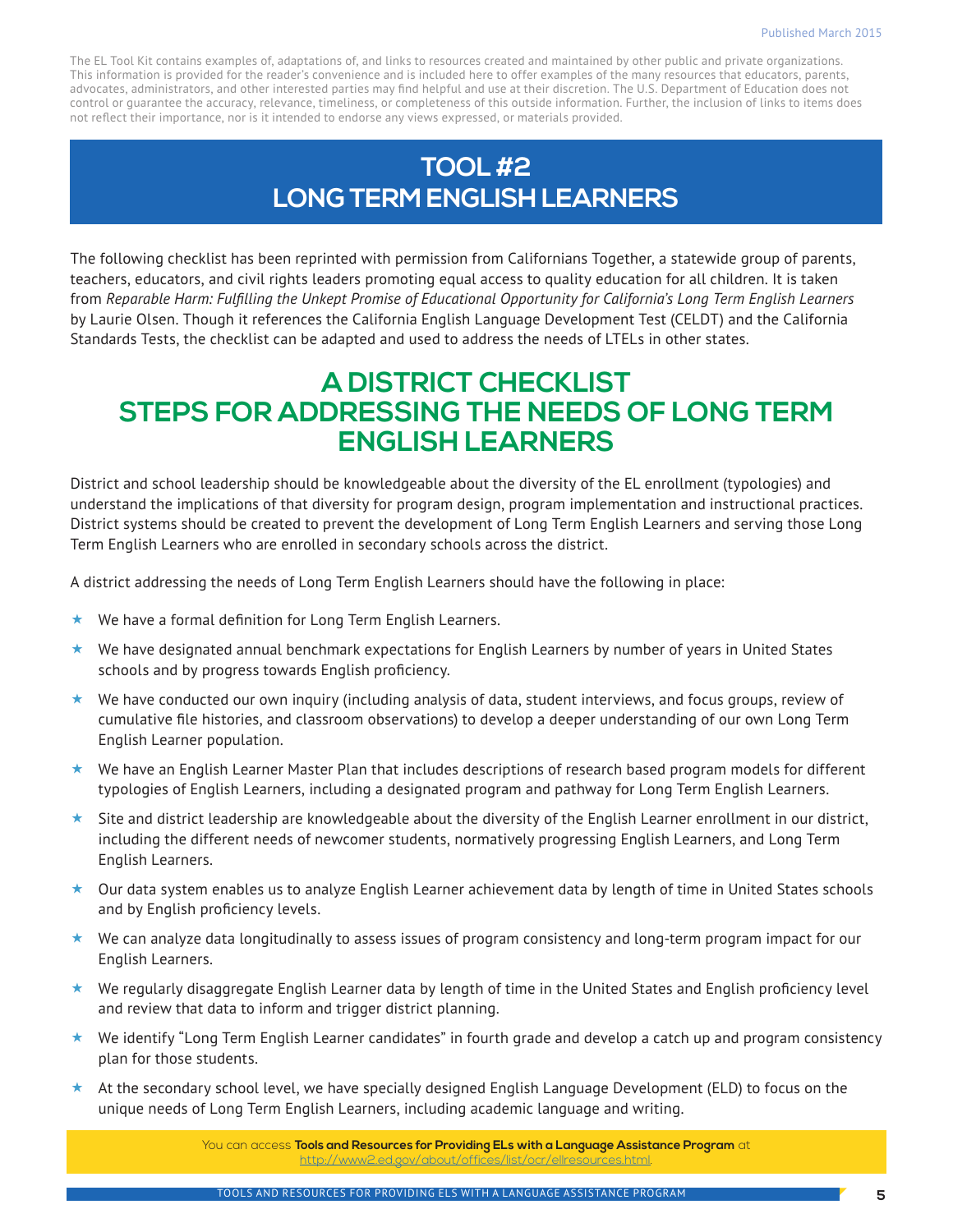#### **TOOL #2: LONG TERM ENGLISH LEARNERS (CONTINUED)**

- $\star$  At the secondary school level, Long Term English Learners are in classes with high quality SDAIE [Specially Designed] Academic Instruction in English] instruction in clusters within rigorous classes along with English fluent students.
- $\star$  Our programs at the elementary, middle and high schools support the development of students' native language to threshold levels of rich oral language and literacy—and students have the opportunity to develop their native language through Advanced Placement levels.
- $\star$  Our elementary school programs are research-based and we use the most powerful models of English Learner language development. The district monitors and ensures these are well-implemented with consistency.
- $\star$  We hold meetings, publish materials, and fully expect that all administrators, teachers, English Learner students, and their parents know about and understand the reclassification criteria.
- $\star$  We report annually to English Learner parents on: their child's status compared to the number of years that research indicates English Learners need to achieve English proficiency and compared to district expectations. These reports include longitudinal test data for their child including the CELDT initial score and date, plus all subsequent CELDT proficiency levels, as well as scores on the California Standards Test in English Language Arts and Math for the three most recent years, and yearly benchmark growth targets for English Learners based on the California Standards Test and CELDT by years of United States schooling.
- ★ The district has adopted and purchased English Language Development materials and our teachers have received professional development in their use.
- ★ Our Long Term English Learners are knowledgeable about the purposes of the CELDT and implications of their CELDT scores. They know what they need to do in order to reach reclassification criteria.
- $\star$  We calendar the CELDT with sufficient advance notice so sites can protect the testing window and ensure supportive conditions for testing. Students are tested by their English teachers and the district provides subs and release time to enable teachers to do the testing.
- ★ Professional development and collaborative planning time for teachers of classes with Long Term English Learners is a high priority for the use of professional development funds.
- $\star$  We assign the most experienced and most prepared teachers to the classrooms and sites with the highest need.
- $\star$  We monitor student schedules and class schedules to ensure that English Learners have access to the full curriculum.
- $\star$  We provide supplementary materials and relevant literature for academic classes with Long Term English Learners in order to enhance access, engagement, and academic success.
- $\star$  Our secondary school counselors have received professional development in appropriate placements and monitoring for Long Term English Learners, and work together with district/site English Learner Coordinators in developing each individual English Learner's schedule and in planning the school master schedule to facilitate flexible and accelerated progress.

Source: Olsen, L. (2010). *[Reparable harm: Fulfilling the unkept promise of educational opportunity for California's Long Term English Learners](http://laurieolsen.com/wp-content/uploads/2013/07/ReparableHarm2ndedition-1.pdf).* Long Beach, CA: Californians Together. Retrieved from [www.californianstogether.org/docs/download.aspx?fileId=227](http://www.californianstogether.org/docs/download.aspx?fileId=227)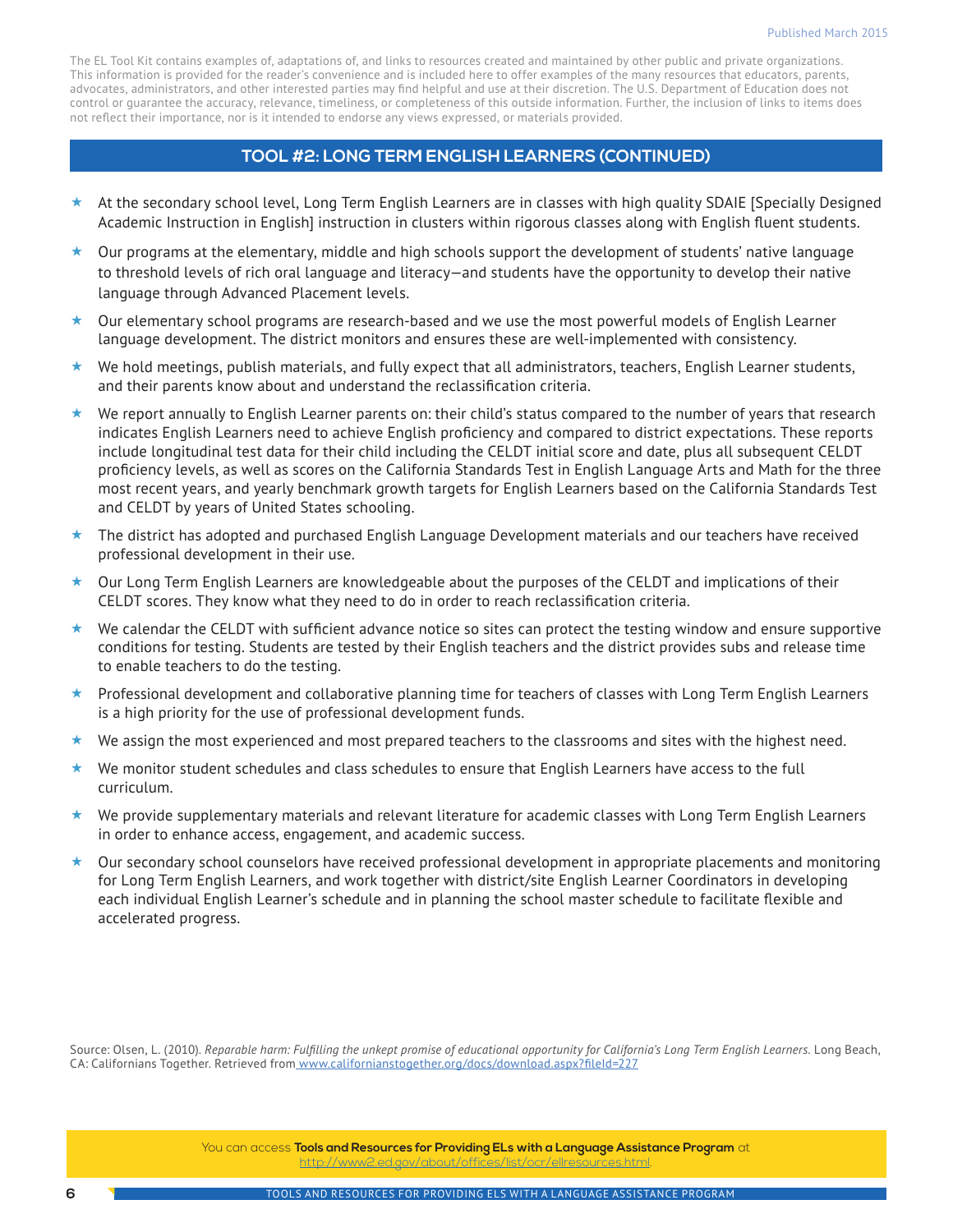### **TOOL #3 RESEARCH-BASED CONSIDERATIONS**

The following excerpt, "Conclusions and Recommendations," from the repor*t Succeeding with English Language Learners: Lessons Learned from the Great City Schools,* has been reprinted with permission from the Council of the Great City Schools. The document is an open-source document made available to Users by the Attribution-NoDerivs CC BY-ND license [http://creativecommons.org/licenses/by-nd/4.0/.](http://creativecommons.org/licenses/by-nd/4.0/) This license allows redistribution, commercial and noncommercial, as long as it is passed along unchanged and in whole, with credit to the Council of the Great City Schools. As such, the excerpt below is unchanged. It uses the term "English Language Learner (ELL)" to refer to students otherwise referred to as "ELs" in the EL Tool Kit.

### **CONCLUSIONS AND RECOMMENDATIONS**

Despite the diversity of the districts profiled in this study, a fairly consistent picture emerged of the preconditions and practices that existed in improving districts. These strategies for improving ELL achievement closely mirrored those identified in *Foundations for Success* as having contributed to districts' efforts to improve teaching and learning for all students. However, such across-the-board district reform efforts do not automatically or inevitably lead to high quality ELL programming. Districts that saw improvement of their ELL instructional program—and of ELL student achievement demonstrated the capacity and political will to explicitly address the academic needs of English Language Learners.

While no school or school district has found a way to meet every student's needs and to close the gap between ELLs and native English speakers, clearly some districts are setting higher standards for all of their students and making progress toward these goals. Based on what we have learned from their experiences and approaches to reform, several broadbased recommendations can be made to help district leaders think about ELL program reform efforts in their own cities. These recommendations fall into two broad categories: context and strategy.

#### **CONTEXTUAL RECOMMENDATIONS**

It was clear from the results of this study that improving the academic achievement of English language learners involved more than instructional strategy and traditional bilingual education models. It also meant creating an environment conducive to implementing and sustaining districtwide reform efforts. To create these preconditions for progress, the Council would propose that districts—

- $\star$  Develop a clear instructional vision and high expectations for ELLs. This means being clear about academic goals for these students, communicating these goals emphatically to stakeholders in the district, and ensuring that ELLs are held to the same high standards as other students throughout the district.
- $\star$  Approach external pressure to improve services for ELLs and other students as an asset rather than a liability. Rather than addressing state or court directives defensively or adopting measures aimed solely at ensuring legal compliance, external requirements should be approached as mandates for long-term, systemic reform efforts to raise student achievement.
- Incorporate accountability for ELLs organizationally into the broader instructional operation of the school district. This entails being clear at the leadership level that everyone is accountable for the academic attainment of these students—not simply ELL teachers and ELL department staff. This not only spurs collaboration, but it provides greater assurance that these students have broader and fuller access to the general education curriculum and resources.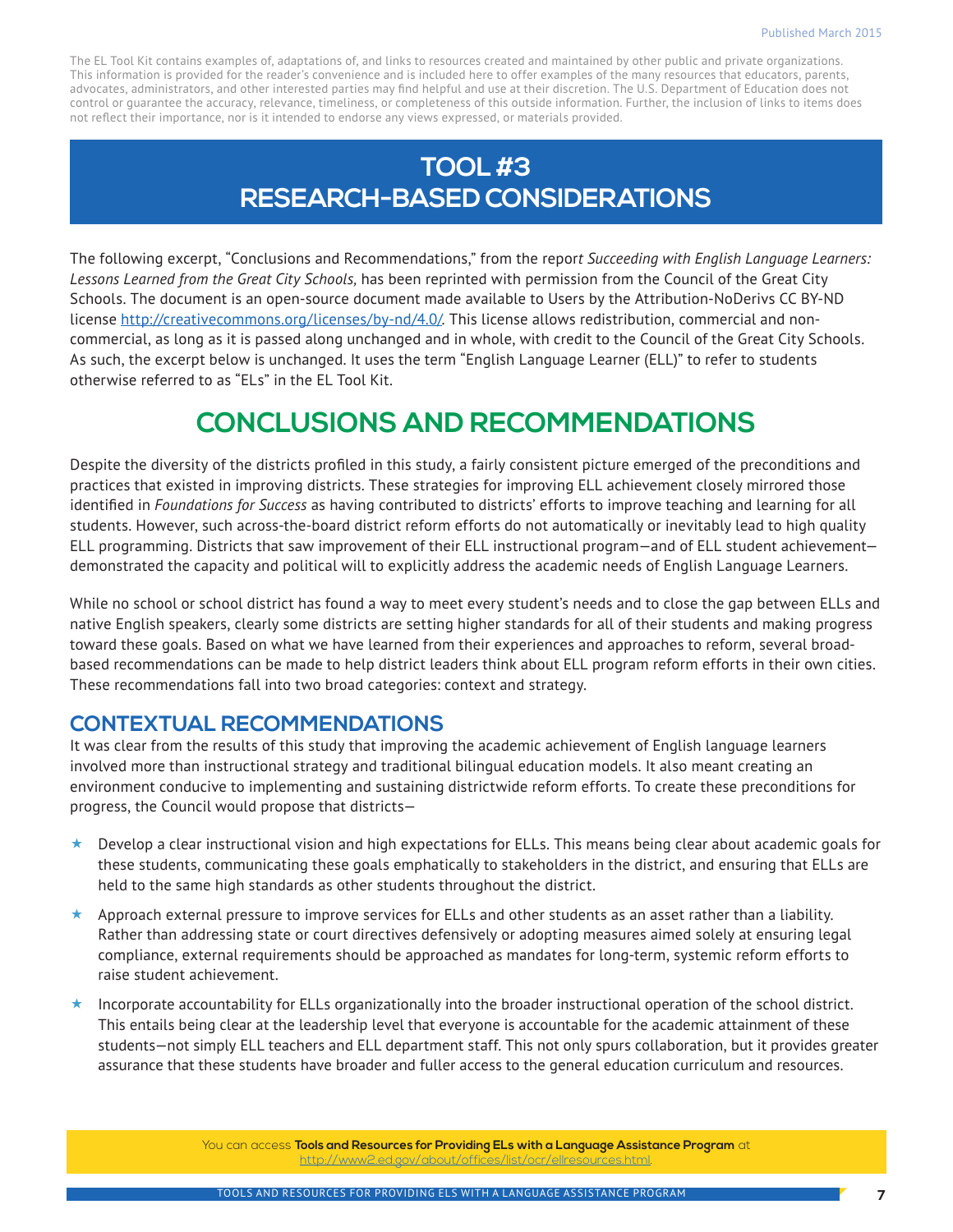#### **TOOL #3: RESEARCH-BASED CONSIDERATIONS (CONTINUED)**

- $\star$  Empower strong ELL program administrators to oversee progress. Prioritizing ELL reform also means appointing and empowering someone in the district to serve as a "point person" on ELL issues. In improving districts, the office of ELLs and its director were included in the highest levels of decision making and given the authority to oversee implementation of the district's strategy for ELL reform.
- $\star$  Pursue community support for initiatives designed to accelerate achievement among English language learners. Having the community behind the district's efforts to improve academic performance helps create the political conditions under which reforms can be sustained.

### **STRATEGIC AND INSTRUCTIONAL RECOMMENDATIONS**

The contextual recommendations allow for reforms to be articulated and sustained, but the district must couple them with a convincing instructional strategy that is capable of teaching ELLs to the highest standards. The Council of the Great City Schools would propose that districts—

- Review general education and ELL programs to ensure that there is an explicit focus on building academic literacy and cultivating English language development. Focusing on academic literacy among ELLs—and all students—and providing them with specific language acquisition strategies are critical steps for ensuring the long-term academic success of students.
- $\star$  Ensure that all teachers of ELLs have access to high-quality professional development that provides differentiated instructional strategies, promotes the effective use of student assessment data, and develops skills for supporting second-language acquisition across the curriculum. This professional development should be made jointly available to ELL and general education teachers and evaluated for how well it is implemented and its effects on student achievement.
- $\star$  Assess district standards for hiring, placing, and retaining teachers, paraprofessionals, and staff members who work directly with ELLs to ensure that these students have access to highly qualified personnel. While these decisions are sometimes shaped by state policy, in other cases they are the result of locally determined policies and collective bargaining agreements that districts should be mindful of as they craft their ELL programs.
- $\star$  Conduct a comprehensive assessment of the level of access that ELLs have to the entire spectrum of district course offerings, including gifted and talented programs and special education. The results of these simple analyses can reveal to districts whether ELLs—and others—have equal access to educational opportunities and are held to the same academic standards as other students.
- Ensure that resources generated by and allocated for English language learners are properly and effectively expended to provide quality ELL instruction and services. Districts also should be careful to not allow the categorical nature of various funding sources to limit ELL programming or services. General education funds, federal Title I funds, categorical state funds, and other resources can be used to ensure that these students get the support and instruction they need across the board.
- Develop a system for tracking multiple measures of ELLs' educational progress. The collection and analysis of data on the characteristics, teachers, English proficiency level, program placement, and academic attainment of ELLs are critical to ensuring the success of these students. This means integrating all data on ELLs into the district's general database to ensure broader access and to promote regular review of this data by school and district instructional staff and the board.

Source: Council of the Great City Schools. (2009). *Succeeding with English language learners: Lessons learned from the Great City Schools.* Retrieved from [http://cgcs.schoolwires.net/cms/lib/DC00001581/Centricity/Domain/35/Publication%20Docs/ELL\\_Report09.pdf](http://cgcs.schoolwires.net/cms/lib/DC00001581/Centricity/Domain/35/Publication%20Docs/ELL_Report09.pdf)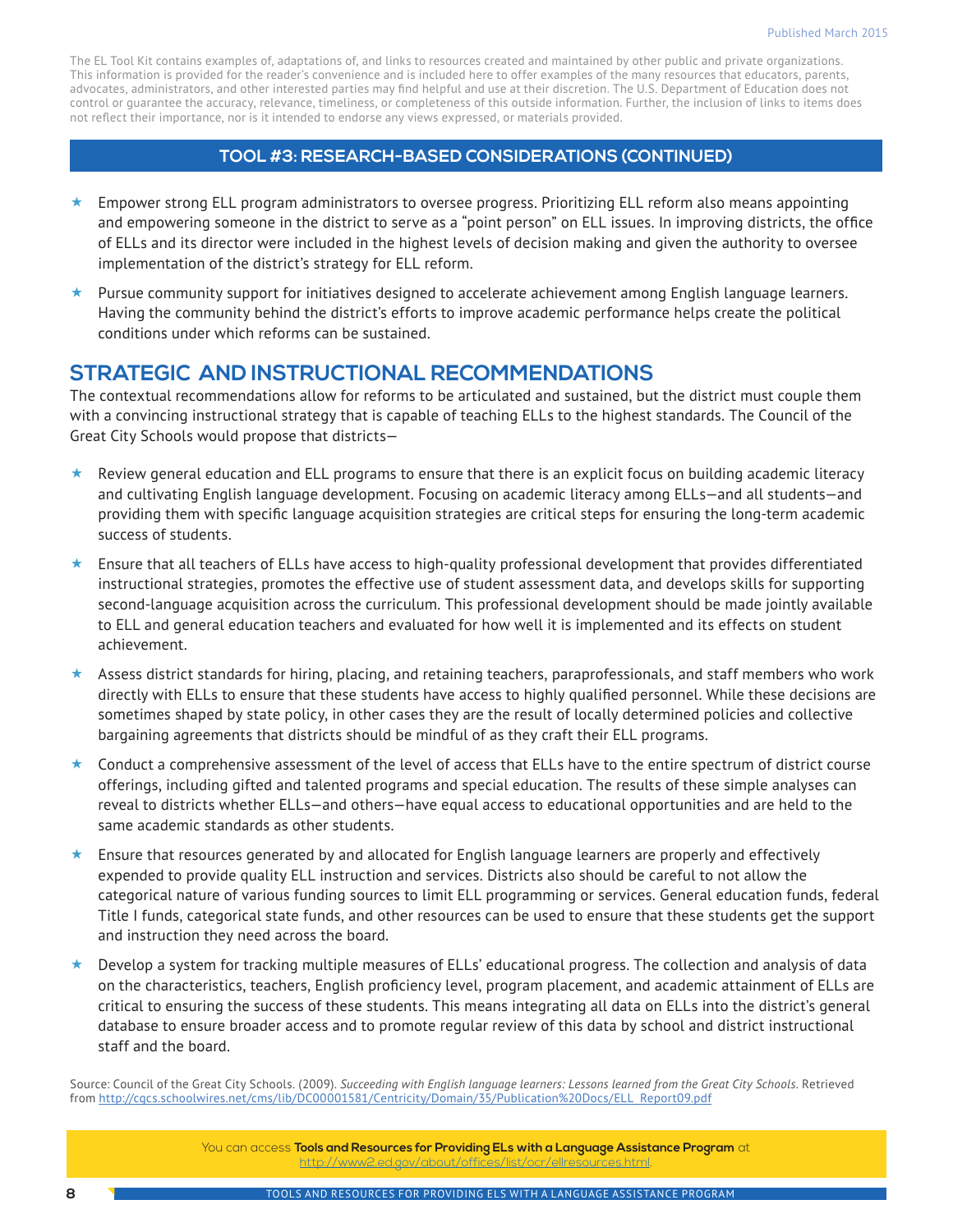### **TOOL # 4 ENGLISH LEARNER PROGRAM CHART**

The following chart provides a brief overview of some common EL programs. Each program requires that teachers have specialized training in meeting the needs of ELs (e.g., an ESL or bilingual teaching credential and/or SEI or ELD training) and have demonstrated the skills to effectively implement the chosen EL program.

### **SOME EL PROGRAMS CONSIDERED EDUCATIONALLY SOUND IN THEORY UNDER CASTAÑEDA'S FIRST PRONG**

| <b>Program Option</b>                                                                                  | <b>Program Goal</b>                                                                                                                                                                                                                                                                                                                                                                | <b>Language/s Used</b><br>for Instruction                                         |
|--------------------------------------------------------------------------------------------------------|------------------------------------------------------------------------------------------------------------------------------------------------------------------------------------------------------------------------------------------------------------------------------------------------------------------------------------------------------------------------------------|-----------------------------------------------------------------------------------|
| <b>English as a Second</b><br>Language (ESL) or<br><b>English Language</b><br><b>Development (ELD)</b> | Program of techniques, methodology, and special<br>curriculum designed to teach ELs explicitly about the<br>English language, including the academic vocabulary<br>needed to access content instruction, and to develop<br>their English language proficiency in all four language<br>domains (i.e., speaking, listening, reading, and writing).                                   | Usually provided in English<br>with little use of the ELs'<br>primary language(s) |
| <b>Structured English</b><br><b>Immersion (SEI)</b>                                                    | Program designed to impart English language skills<br>so that the ELs can transition and succeed in an<br>English-only mainstream classroom once proficient.                                                                                                                                                                                                                       | Usually provided in English<br>with little use of the ELs'<br>primary language(s) |
| <b>Transitional Bilingual</b><br><b>Education (TBE), or</b><br>early-exit bilingual<br>education       | Program that maintains and develops skills in the<br>primary language while introducing, maintaining, and<br>developing skills in English. The primary purpose of<br>a TBE program is to facilitate the ELs' transition to an<br>all-English instructional program, while the students<br>receive academic subject instruction in the primary<br>language to the extent necessary. | Students' primary language<br>and English                                         |
| <b>Dual Language or</b><br><b>Two-Way Immersion</b>                                                    | Bilingual program where the goal is for students to<br>develop language proficiency in two languages by<br>receiving instruction in English and another language<br>in a classroom that is usually comprised of half<br>primary-English speakers and half primary speakers of<br>the other language.                                                                               | English and another<br>language                                                   |

Source: U.S. Department of Education, Office for Civil Rights, & U.S. Department of Justice. (2015, January). *Dear colleague letter: English learner students and limited English proficient parents* (p. 12). Retrieved from<http://www2.ed.gov/about/offices/list/ocr/letters/colleague-el-201501.pdf>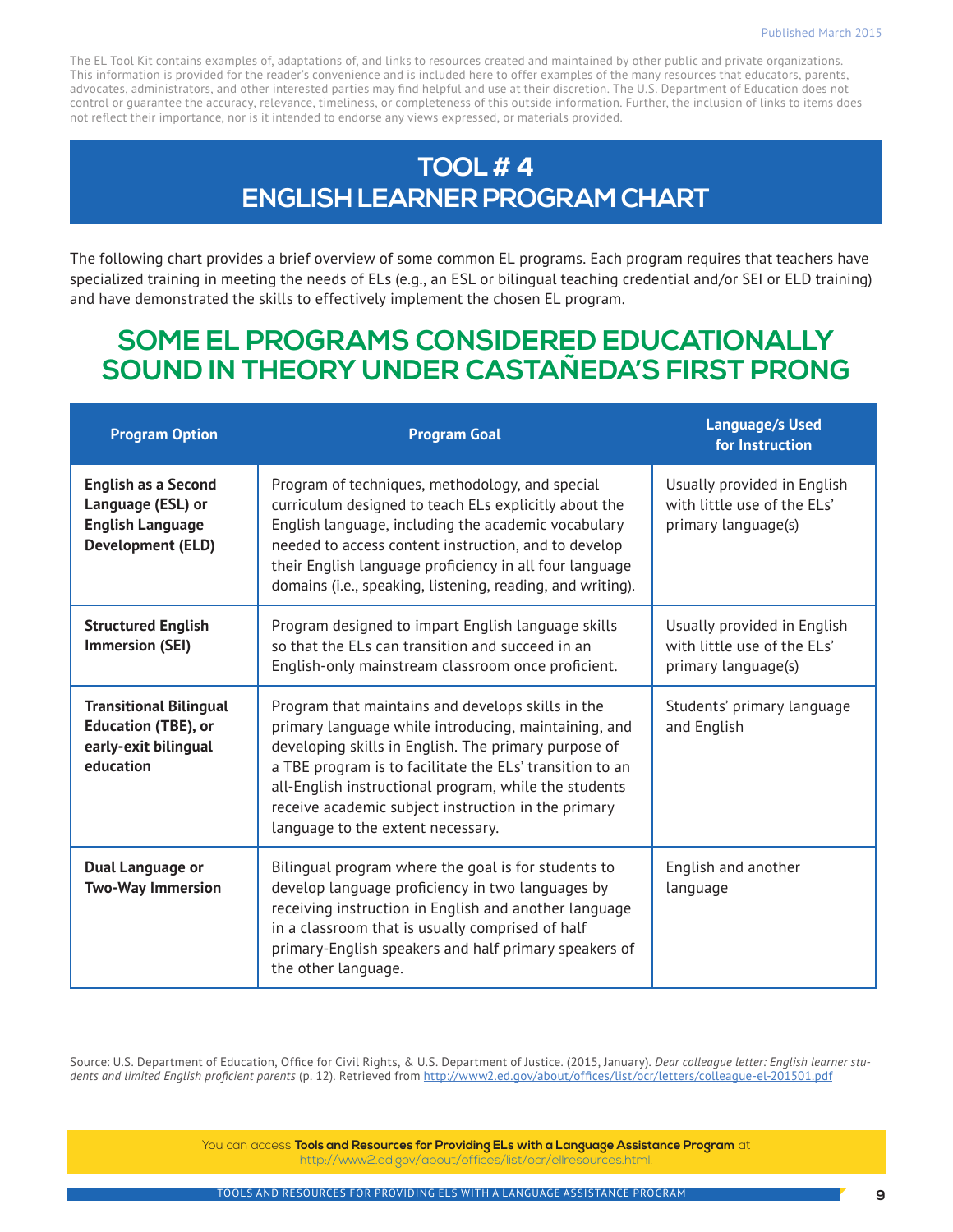## **PROVIDING ENGLISH LEARNERS WITH A LANGUAGE ASSISTANCE PROGRAM**

# **RESOURCES**

The U.S. Department of Education does not mandate or prescribe particular curricula, lesson plans, assessments, or other instruments in this tool kit. This tool kit contains examples of, adaptations of, and links to resources created and maintained by other public and private organizations. This information is provided for the reader's convenience and is included here to offer examples of the many resources that educators, parents, advocates, administrators, and other interested parties may find helpful and use at their discretion. The U.S. Department of Education does not control or guarantee the accuracy, relevance, timeliness, or completeness of this outside information. Further, the inclusion of links to items does not reflect their importance, nor is it intended to endorse any views expressed, or materials provided.

August, D., & Shanahan, T. (Eds.). (2006). *Developing literacy in second-language learners: Report of the National Literacy Panel on Language-Minority Children and Youth* (Executive Summary). Mahwah, NJ: Lawrence Erlbaum Associates. Retrieved from [http://](http://www.bilingualeducation.org/pdfs/PROP2272.pdf) [www.bilingualeducation.org/pdfs/PROP2272.pdf](http://www.bilingualeducation.org/pdfs/PROP2272.pdf)

This executive summary presents the findings from an Institute of Education Sciences (IES) expert panel review of research related to the development of literacy in language-minority students. Research topics include the development of literacy; crosslinguistic relationships; sociocultural contexts and literacy development; instruction and professional development; and student assessment.

Calderón, M., Slavin, R., & Sánchez, M. (2011). Effective instruction for English learners. *Future of Children*, *21*(1), 103-127. Retrieved from [http://files.eric.ed.gov/](http://files.eric.ed.gov/fulltext/EJ920369.pdf) [fulltext/EJ920369.pdf](http://files.eric.ed.gov/fulltext/EJ920369.pdf)

This article reviews research related to programs and practices that have demonstrated improvement in reading and language outcomes in ELs. The authors discuss the following program models and model components for ELs: school structures and leadership; language and literacy instruction; integration of language, literacy, and content instruction in secondary schools; cooperative learning; professional development; parent and family support teams; tutoring; and monitoring implementation and outcomes. The authors assert that the quality of instruction is what matters most in educating ELs. They advocate whole-school interventions for ELs and recommend professional development to implement this approach.

Castañeda v. Pickard, 648 F.2d 989 (5th Cir. 1981). Retrieved from [http://faculty.ucmerced.edu/khakuta/](http://faculty.ucmerced.edu/khakuta/LAU/IAPolicy/IA1bCastanedaFullText.htm) [LAU/IAPolicy/IA1bCastanedaFullText.htm](http://faculty.ucmerced.edu/khakuta/LAU/IAPolicy/IA1bCastanedaFullText.htm)

This court case established the following three-part test to evaluate the adequacy of an LEA's program for ELs: First, is the program based on "an educational theory recognized as sound by some experts in the field or considered a legitimate experimental strategy"? Second, are the programs and practices, including resources and personnel, reasonably calculated to implement this theory effectively? Third, does the LEA evaluate its programs and make adjustments where needed to ensure language barriers are actually being overcome within a reasonable period of time?

Coleman, R., & Goldenberg, C. (2010, Summer). What does research say about effective practices for English learners? Part IV: Models for schools and districts. *Kappa Delta Pi Record, 46*(4), 156–163. Retrieved from [http://www.sewanhaka.k12.ny.us/cms/lib3/](http://www.sewanhaka.k12.ny.us/cms/lib3/NY01001491/Centricity/Domain/2473/KDP%20article%20series%20on%20ELLs.pdf) [NY01001491/Centricity/Domain/2473/KDP%20](http://www.sewanhaka.k12.ny.us/cms/lib3/NY01001491/Centricity/Domain/2473/KDP%20article%20series%20on%20ELLs.pdf) [article%20series%20on%20ELLs.pdf](http://www.sewanhaka.k12.ny.us/cms/lib3/NY01001491/Centricity/Domain/2473/KDP%20article%20series%20on%20ELLs.pdf)

In Part IV of this series of articles, the authors discuss models for schools and LEAs that support EL programs. Also included are scenarios on how these programs might look based on examples from actual schools and LEAs, and specific practices for classroom teachers.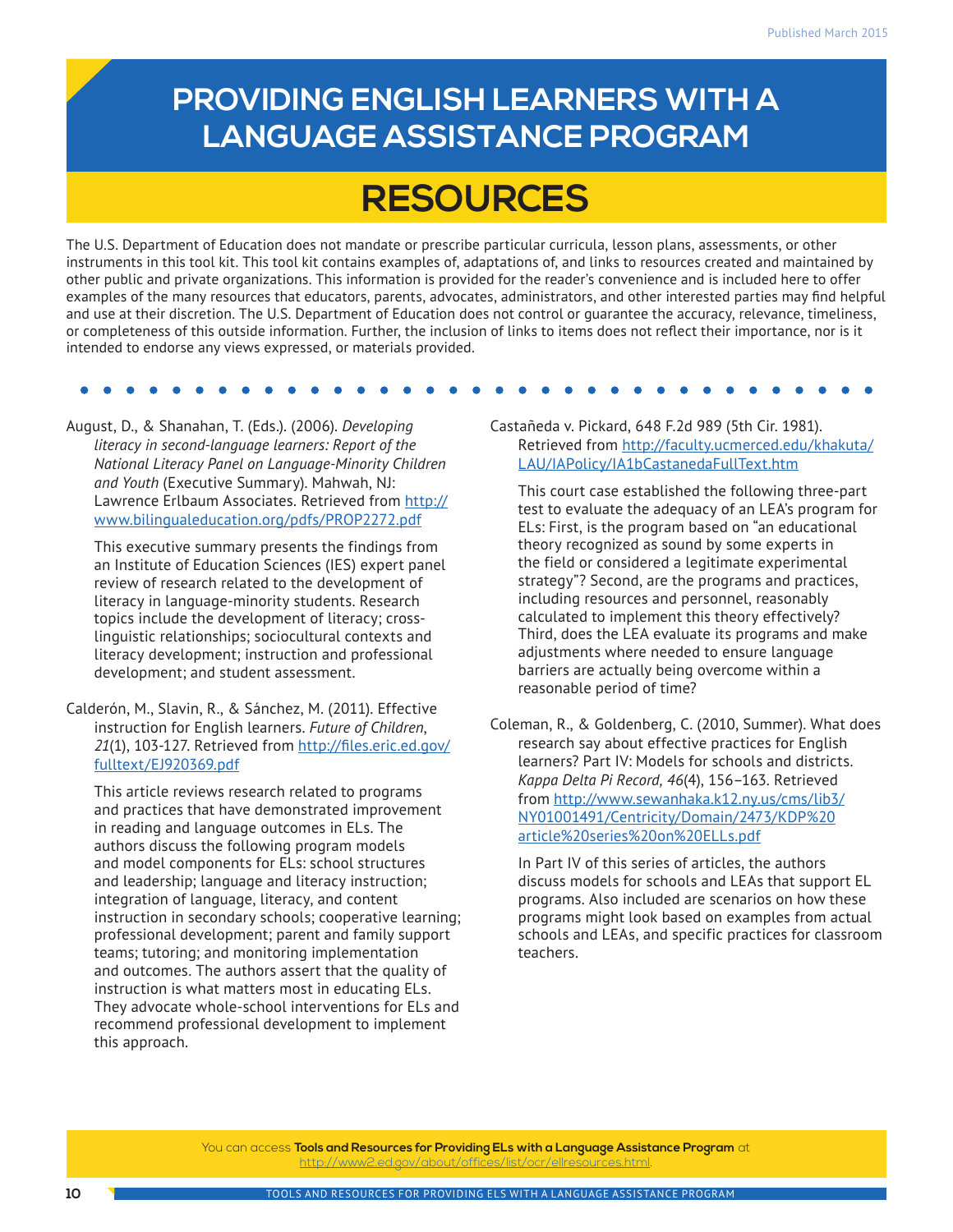Council of the Great City Schools. (2009). *Succeeding with English language learners: Lessons learned from the Great City Schools.* Retrieved from [http://cgcs.schoolwires.net/cms/lib/DC00001581/](http://cgcs.schoolwires.net/cms/lib/DC00001581/Centricity/Domain/35/Publication%20Docs/ELL_Report09.pdf) [Centricity/Domain/35/Publication%20Docs/ELL\\_](http://cgcs.schoolwires.net/cms/lib/DC00001581/Centricity/Domain/35/Publication%20Docs/ELL_Report09.pdf) [Report09.pdf](http://cgcs.schoolwires.net/cms/lib/DC00001581/Centricity/Domain/35/Publication%20Docs/ELL_Report09.pdf)

This study of six urban LEAs examined how the organizational, structural, instructional, and staffing factors impact the academic achievement of ELs. It found that successful EL programs include the following contextual features: "a shared vision for reform," "leadership and advocacy on behalf of [ELs]," "empowerment of the [LEA's EL] office," and "external forces as catalyst for reforms." The report provides the following two types of recommendations: (1) contextual changes that would create an environment that encourages implementing and sustaining districtwide reform efforts that support ELs, and (2) strategic and instructional changes that promote high standards in the teaching of ELs.

Espinosa, L. M. (2013, August). *PreK-3rd: Challenging common myths about dual language learners* (PreK-3rd Policy to Action Brief No. 10). New York, NY: Foundation for Child Development. Retrieved from [http://fcd-us.org/sites/default/files/Challenging%20](http://fcd-us.org/sites/default/files/Challenging%20Common%20Myths%20Update.pdf) [Common%20Myths%20Update.pdf](http://fcd-us.org/sites/default/files/Challenging%20Common%20Myths%20Update.pdf)

This brief reviews beliefs about the development and learning of young children who are acquiring English as their second language. The brief also summarizes research to guide policies for teaching ELs.

Fortune T. W., & Christian, D. (2012, October). *Dual language immersion education: State of the states*. Introduction to Panel Presentation at Immersion 2012: Bridging Contexts for a Multilingual World, St. Paul, MN. Retrieved from [http://www.carla.umn.](http://www.carla.umn.edu/conferences/past/immersion2012/handouts/StateoftheStates.ppt.pdf) [edu/conferences/past/immersion2012/handouts/](http://www.carla.umn.edu/conferences/past/immersion2012/handouts/StateoftheStates.ppt.pdf) [StateoftheStates.ppt.pdf](http://www.carla.umn.edu/conferences/past/immersion2012/handouts/StateoftheStates.ppt.pdf)

This presentation about Dual Language Immersion (DLI) education provides the educational philosophy, program goals, and general overview of DLI program growth in the United States. The presentation also discusses data on DLI programs in selected states, and state-level DLI policies.

Goldenberg, C. (2013, Summer). Unlocking the research on English learners: What we know—and don't yet know—about effective instruction. *American Educator*. Retrieved from [https://www.aft.org//sites/](https://www.aft.org//sites/default/files/periodicals/Goldenberg.pdf) [default/files/periodicals/Goldenberg.pdf](https://www.aft.org//sites/default/files/periodicals/Goldenberg.pdf)

This article identifies four important principles based in EL research: (1) "generally effective practices are likely to be effective with ELs," (2) "ELs require additional instructional supports," (3) "the home language can be used to promote academic development," and (4) "ELs need early and ample opportunities to develop proficiency in English." For each principle, the author provides specific examples from research.

Hakuta, K., Butler, Y., & Witt, D. (2000). *How long does it take English learners to attain proficiency?* (Policy Report No. 2000-1). Berkeley, CA: University of California Linguistic Minority Research Institute. Retrieved from [http://web.stanford.edu/~hakuta/](http://web.stanford.edu/~hakuta/Publications/%282000%29%20-%20HOW%20LONG%20DOES%20IT%20TAKE%20ENGLISH%20LEARNERS%20TO%20ATTAIN%20PR.pdf) [Publications/%282000%29%20-%20HOW%20](http://web.stanford.edu/~hakuta/Publications/%282000%29%20-%20HOW%20LONG%20DOES%20IT%20TAKE%20ENGLISH%20LEARNERS%20TO%20ATTAIN%20PR.pdf) [LONG%20DOES%20IT%20TAKE%20ENGLISH%20](http://web.stanford.edu/~hakuta/Publications/%282000%29%20-%20HOW%20LONG%20DOES%20IT%20TAKE%20ENGLISH%20LEARNERS%20TO%20ATTAIN%20PR.pdf) [LEARNERS%20TO%20ATTAIN%20PR.pdf](http://web.stanford.edu/~hakuta/Publications/%282000%29%20-%20HOW%20LONG%20DOES%20IT%20TAKE%20ENGLISH%20LEARNERS%20TO%20ATTAIN%20PR.pdf)

This report discusses how long students require EL services before they become proficient in oral and academic English. The authors analyze EL data from two school districts in the San Francisco Bay Area, as well as summary data from a school in Ontario, Canada. The report concludes that while oral proficiency takes 3 to 5 years to develop, academic English proficiency can take 4 to 7 years.

Howard, E. R., Sugarman, J., Christian, D., Lindholm-Leary, K. J., & Rogers, D. (2007). *Guiding principles for dual language education* (2nd ed.). Washington, DC: Center for Applied Linguistics. Retrieved from [http://www.cal.](http://www.cal.org/twi/Guiding_Principles.pdf) [org/twi/Guiding\\_Principles.pdf](http://www.cal.org/twi/Guiding_Principles.pdf)

This document is organized into "seven strands, reflecting the major dimensions of program planning and implementation." These strands are (1) assessment and accountability; (2) curriculum; (3) instruction; (4) staff quality and professional development; (5) program structure; (6) family and community; and (7) support and resources. Each strand includes guiding principles and one or more key points that elaborate on each principle and specific elements that align with each principle.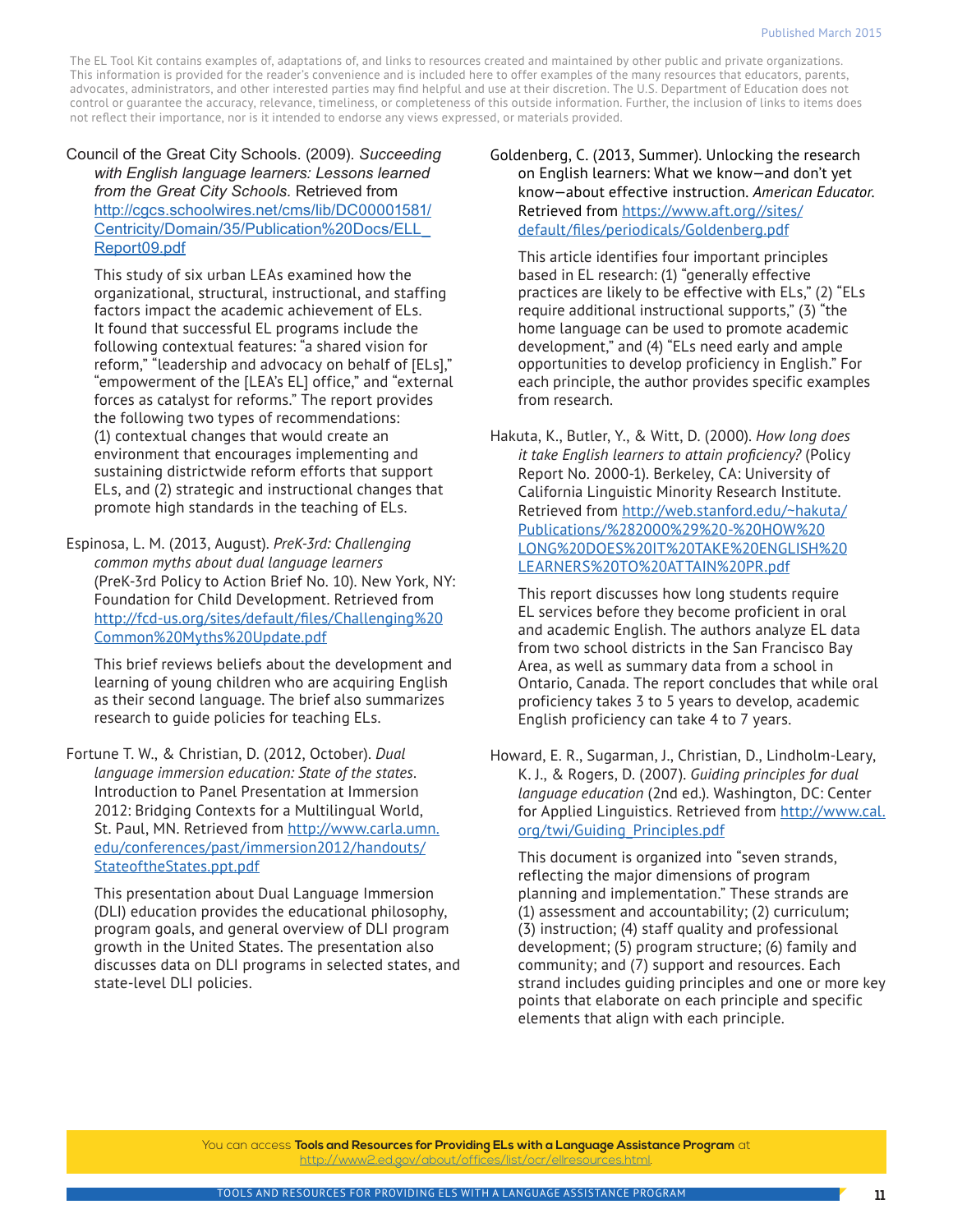Moughamian, A. C., Rivera, M. O., & Francis, D. J. (2009). *Instructional models and strategies for teaching English language learners*. Portsmouth, NH: RMC Research Corporation, Center on Instruction. Retrieved from <http://files.eric.ed.gov/fulltext/ED517794.pdf>

This publication offers guidance on effective strategies for instructing ELs. The report outlines "key contextual factors that decision-makers should take into account when making instructional choices" for ELs. Also included is a brief overview of bilingual and English-only instructional models and the influence of language instruction models on academic outcomes for ELs. The authors contend that "regardless of the model that school districts select, teachers must use the most effective strategies to accelerate student learning and maximize instructional time." Also included are research-based instructional strategies.

National Association of Charter School Authorizers. (2014). *Charter schools and ELLs: An authorizer and school leader guide for educating ELLs.* Retrieved from [http://www.qualitycharters.org/assets/files/images/](http://www.qualitycharters.org/assets/files/images/stories/publications/Issue_Briefs/IssueBriefNo22_CharterSchoolsandELLs.pdf) stories/publications/Issue\_Briefs/IssueBriefNo22 [CharterSchoolsandELLs.pdf](http://www.qualitycharters.org/assets/files/images/stories/publications/Issue_Briefs/IssueBriefNo22_CharterSchoolsandELLs.pdf)

This document provides charter authorizers and school leaders with essential information about the education of ELs, offering "background information related to ELs, the state and federal laws that affect the education of ELs, and the education needs of these children."

Olsen, L. (2010). *[Reparable harm: Fulfilling the unkept](http://laurieolsen.com/wp-content/uploads/2013/07/ReparableHarm2ndedition-1.pdf)  [promise of educational opportunity for California's Long](http://laurieolsen.com/wp-content/uploads/2013/07/ReparableHarm2ndedition-1.pdf)  [Term English Learners.](http://laurieolsen.com/wp-content/uploads/2013/07/ReparableHarm2ndedition-1.pdf)* Long Beach, CA: Californians Together. Retrieved from [www.californianstogether.](http://www.californianstogether.org/docs/download.aspx?fileId=227) [org/docs/download.aspx?fileId=227](http://www.californianstogether.org/docs/download.aspx?fileId=227)

This report describes the results of a 40-district survey on LTELs in California, and identifies LTELs as secondary school students "in United States schools for more than six years without reaching sufficient English proficiency." It provides an estimate of the number of LTELs in the state while identifying the lack of a common definition as problematic. The report also discusses LTEL causes, student characteristics, current educational services, and district roles and responsibilities, and provides system-wide policy recommendations.

Olsen, L. (2012). *[Secondary school courses designed to](http://laurieolsen.com/wp-content/uploads/SecondarySchoolsLTELreport.pdf)  [address the language needs and academic gaps of Long](http://laurieolsen.com/wp-content/uploads/SecondarySchoolsLTELreport.pdf)  [Term English Learners](http://laurieolsen.com/wp-content/uploads/SecondarySchoolsLTELreport.pdf)*. Long Beach, CA: Californians Together. Retrieved from [www.californianstogether.](http://www.californianstogether.org/docs/download.aspx?fileId=357) [org/docs/download.aspx?fileId=357](http://www.californianstogether.org/docs/download.aspx?fileId=357)

This report articulates the collective emerging knowledge base about how to design and implement effective courses that meet the needs of LTELs. The report synthesizes the lessons learned from districts throughout California and provides needed guidance on how to design and implement courses that address the needs of these students. The ideas, advice, and information were culled from a forum that Californians Together organized with educators from 24 districts that were piloting programs. The goal was to start a statewide network for districts and teachers to exchange information and ideas. Prior to this, the LEAs had mostly been working in isolation.

Saunders, W., Goldenberg, C., & Marcelletti, M. (2013, Summer). English language development: Guidelines for instruction. *American Educator*. Retrieved from [https://www.aft.org//sites/default/files/periodicals/](https://www.aft.org//sites/default/files/periodicals/Saunders_Goldenberg_Marcelletti.pdf) Saunders Goldenberg Marcelletti.pdf

This article brings together multiple sources that provide guidelines for ELD instruction including theoretical, programmatic, and practitioner information. The authors' focus is specifically on assisting in the delivery of ELD instruction and not on content area instruction.

Southeast Asia Resource Action Center (SEARAC). (2013). *English language learners & Southeast Asian American communities* (Fact Sheet). Retrieved from [http://www.](http://www.searac.org/sites/default/files/SEARAC_ELL_2013-1.pdf) [searac.org/sites/default/files/SEARAC\\_ELL\\_2013-1.pdf](http://www.searac.org/sites/default/files/SEARAC_ELL_2013-1.pdf)

This fact sheet provides an overview of the Southeast Asian American (SEAA) EL population and focuses on the states with the largest concentrations of SEAA ELs and the languages spoken by those ELs. It lists the needs of SEAA ELs, and suggestions for how local and federal policymakers may better serve them.

U.S. Department of Education. (2014*). Educational services for immigrant children and those recently arrived to the United States*. Retrieved from [http://www2.ed.gov/](http://www2.ed.gov/policy/rights/guid/unaccompanied-children.html) [policy/rights/guid/unaccompanied-children.html](http://www2.ed.gov/policy/rights/guid/unaccompanied-children.html)

This page on the Department's website provides information and existing resources available to help SEAs and LEAs educate all immigrant students including children who recently arrived in the United States.